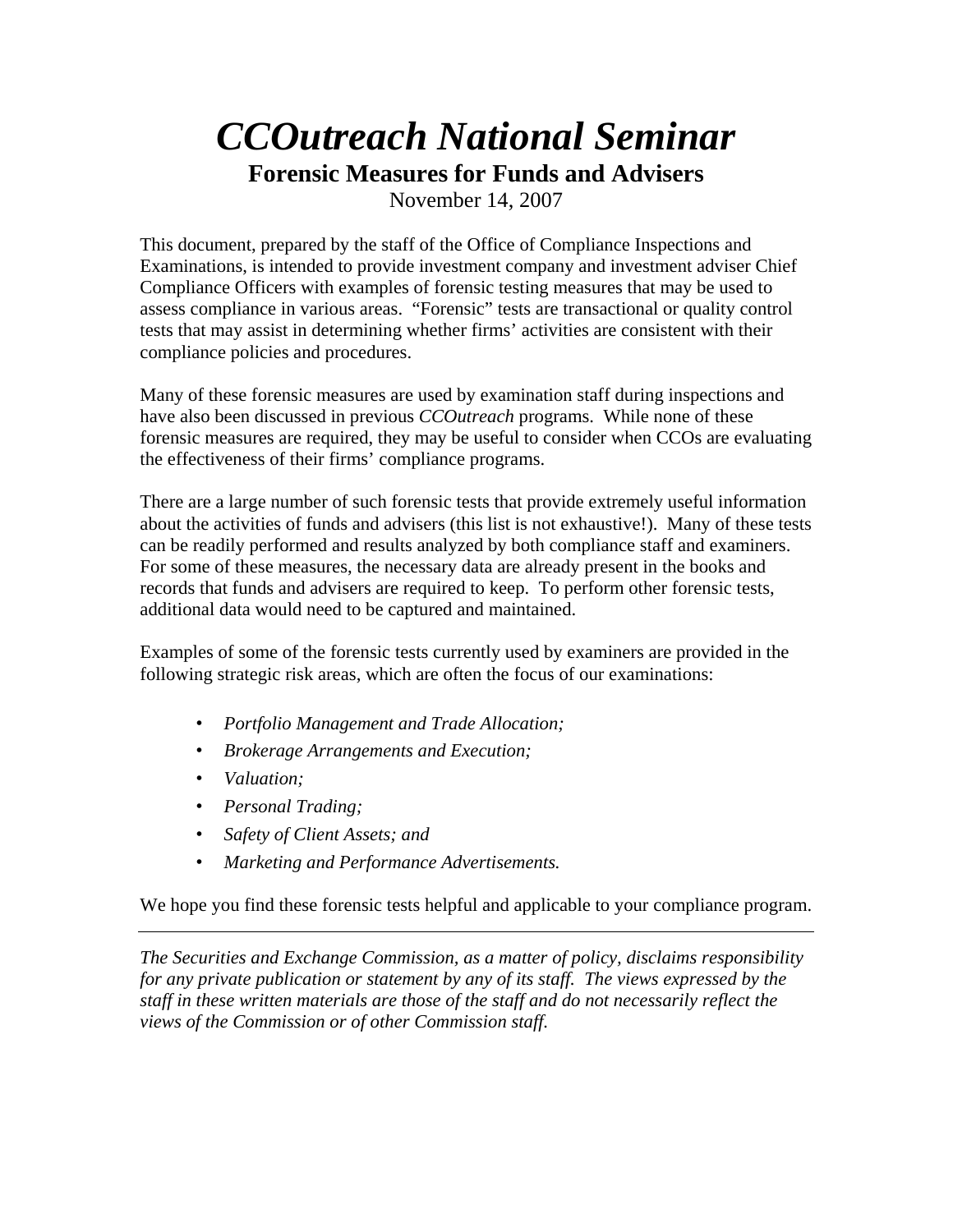# **Portfolio Management and Trade Allocation**

## ¾ **Performance disparities among client accounts.**

- o Compare performance among client accounts managed under similar investment styles (e.g., large cap growth, international value, etc.) for undisclosed favoritism toward certain clients. Identify accounts with performance of two or more standard deviations, both plus and minus, away from the mean performance of accounts managed under a particular investment style. Reasons for aberrant performance may be due to client restrictions or large cash flows, but may also be due to undisclosed favoritism toward certain accounts.
- o Compare the performance of all accounts that were eligible to participate in initial public offerings ("IPOs") over various periods such as one and two years. Accounts whose performance is significantly higher than the average for this group of clients should be analyzed closely to determine if a reason for the unusual performance is the allocations of IPOs that were given to these accounts.

#### ¾ **Percentage of profitable trades in accounts.**

o Calculate the number of profitable trades in each client's account over the previous 12 months and the average number of such trades for all clients. Identify those clients' accounts that have much better results than the average and determine the reason for such results.

## ¾ **Window dressing and portfolio pumping.**

o Compare portfolio turnover at the end of several reporting periods in comparison to portfolio turnover during longer periods to identify patterns of activity that could demonstrate the intent to pump the portfolio (i.e., manipulate trading to boost performance at the end of a period) or to window dress (i.e., improve the appearance of the portfolio or its performance before it is reported to clients or fund shareholders). Compute portfolio turnover rates for the five or ten days before and after quarter ends for a two or three-year period and compare these short-period turnover rates, both individually and on average, to the portfolio turnover for the account or fund for one year periods.

## ¾ **Cherry picking to benefit favored clients.**

o Compare performance among client accounts managed under similar investment styles over a one or two year period. Identify accounts whose performance is significantly higher than the average of all accounts in a style. Review trading in such accounts to determine if a reason for the unusual performance is due to the unfair or fraudulent allocation of trades. For example, check to see if a trade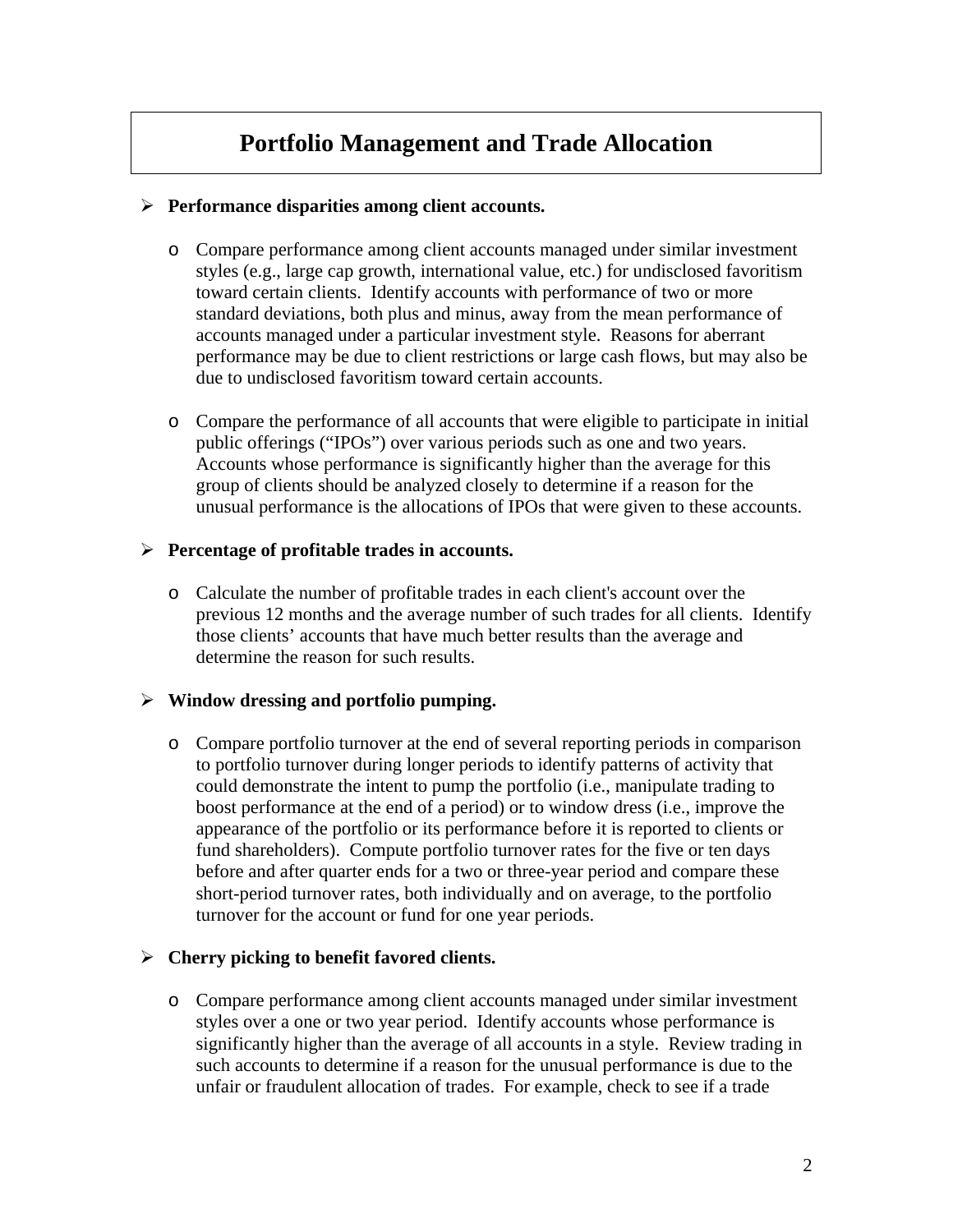intended for one client was diverted to the account of another client by changing the allocation or settlement instructions given to the executing broker.

# **Brokerage Arrangements and Execution**

#### ¾ **Average commission rates paid to broker-dealers.**

o Compute the average commission rates paid to broker-dealers used during a period to identify brokers with whom the adviser may have undisclosed conflicts of interest.

#### ¾ **Average commission rates paid by advisory clients.**

o Calculate the average commission rates paid by various advisory clients and compare the individual client averages to the average commission rate paid by all clients. Identify significant disparities among clients and identify clients that have been referred or have directed brokerage arrangements, which may result in these clients paying different (often higher) commission rates than other clients of the adviser or getting less effective executions.

#### ¾ **Total commission paid to broker-dealers.**

o Calculate the total commissions paid to each broker-dealer used during a period to identify brokers with whom the adviser has a significant relationship. This forensic measure may show the relative importance of each broker-dealer with whom an adviser maintains an arrangement and may reveal undisclosed conflicts of interest.

#### ¾ **Patterns in trade errors.**

- o Select accounts in which trade errors have occurred for a sample period and review the entries to make sure errors have been corrected promptly.
- o Identify any concentrations of errors by a single broker-dealer. Follow-up on any efforts to get the broker to reduce its error rate and to ensure that there are no undisclosed conflicts of interest.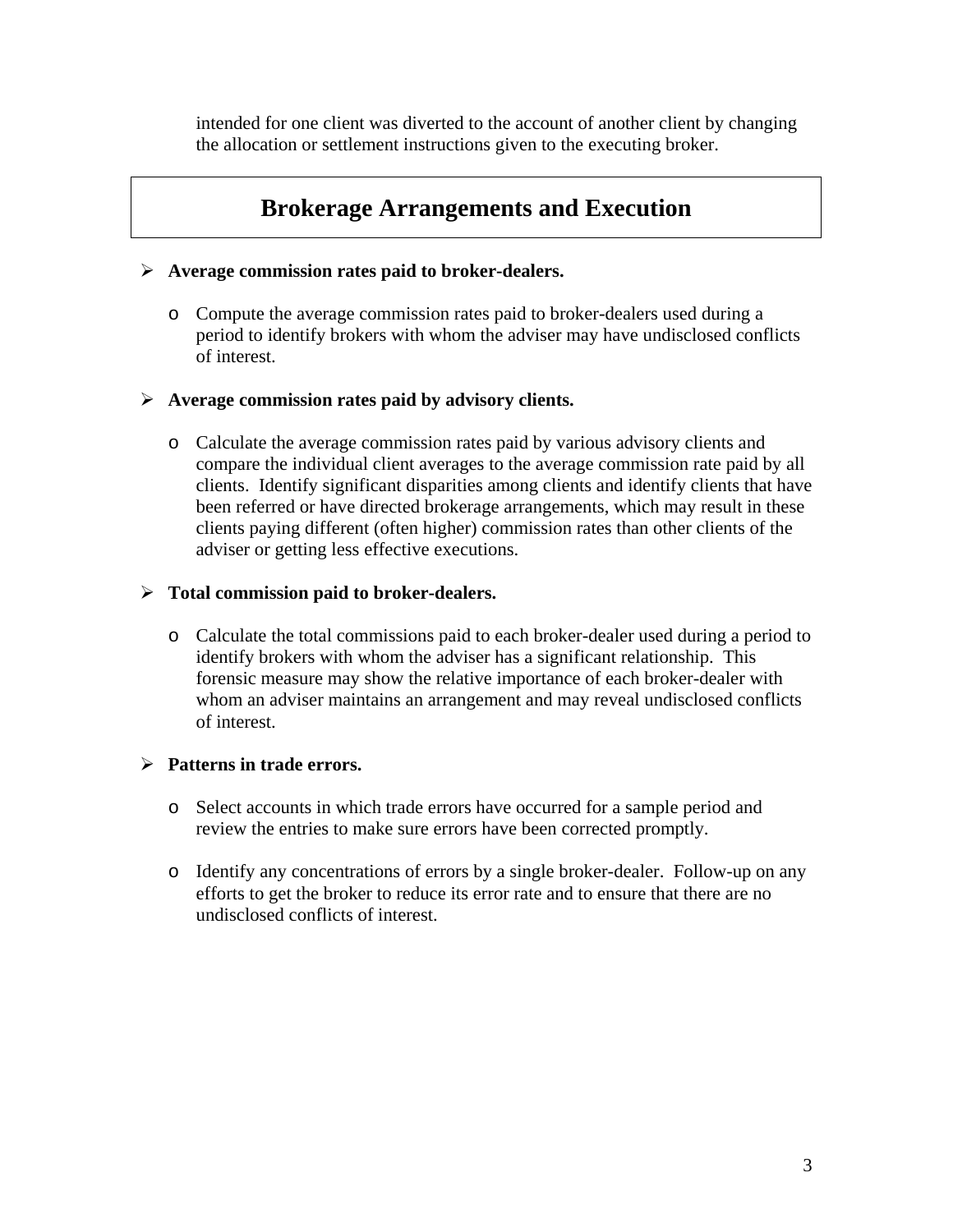# **Valuation**

# ¾ **Pricing of securities.**

- o Review the pricing of securities prior to the sale date. Compare selling prices to the price used the previous day or to prices used over the previous several days.
- o Review portfolios for static prices (i.e., positions that have had the same value for a significant period.

## ¾ **Differences between selling prices and fair values.**

- o Compare fair values with selling prices to evaluate the accuracy of fair value pricing procedures.
- o Compare prices realized upon the sale of securities with the valuation applied to those securities at their most recent valuation dates. Aggregate the results of these individual tests across longer periods and use market factors to test the efficacy of fair value pricing processes. Evaluate results to determine if fair value pricing processes produce systemic overvaluations.

## ¾ **Fund shareholder turnover.**

- o Review fund shareholder turnover to evaluate the accuracy of a fund's portfolio pricing policies. High turnover may indicate that investors believe that the prices the fund uses to value its assets are frequently inaccurate or stale and allow room for arbitrage against its NAVs that are calculated using such stale values.
- o Divide the lesser of gross fund share purchase or redemptions during a period (six months or a year) by the average net assets of the fund during the period and compare the results of this calculation to industry norms for that type of fund.
- o Evaluate dilution/accretion from excessive shareholder turnover to vet the accuracy of a fund's portfolio pricing policies. Dilution occurs when incoming investors purchase fund shares at an NAV that is too low or outgoing shareholders redeem their shares at an NAV that is too high as a result of the fund using stale prices to value its assets. Conversely, accretion occurs if investors purchase at too high an NAV or redeem at too low an NAV.

## ¾ **Large percentage changes in per share NAV.**

o Review any large percentage changes in per share NAV to vet the accuracy of the process used to calculate NAV and find deliberate mis-valuation.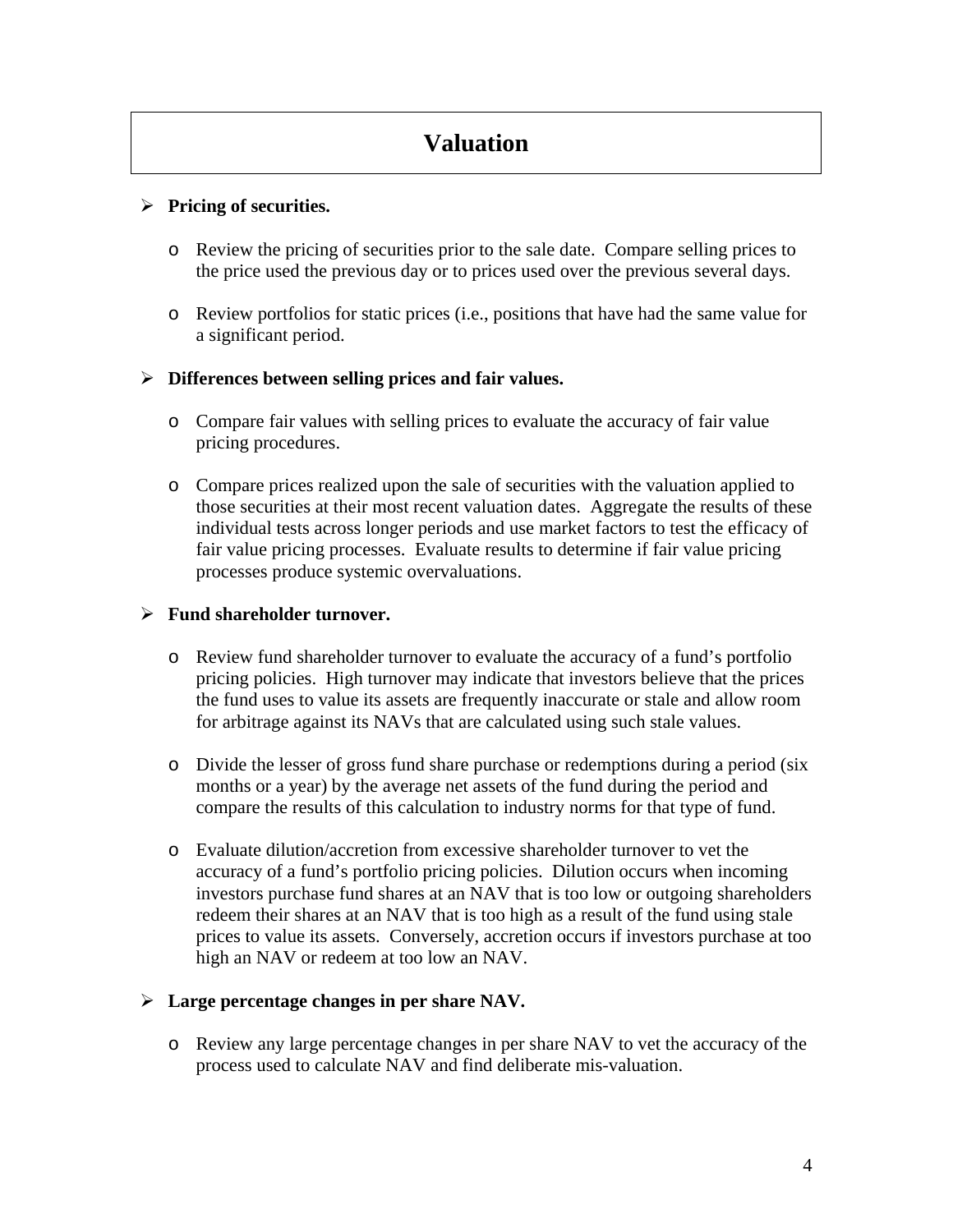# ¾ **NAV errors.**

o Evaluate errors to vet the accuracy of a fund's NAV calculation process. Review remedial actions taken, including those that involved making the shareholder whole.

# **Personal Trading**

#### ¾ **Review of access persons' trades.**

- o Consider including proprietary and other related trades in the adviser's electronic trading system, allowing for electronic tracking of access persons' trades.
- o Systematically compare personal trading to any restricted lists.
- o Periodically analyze access persons' trading for patterns that may indicate abuse, such as consistently trading ahead of client accounts.
- o Review client files of affiliated persons for any unreported brokerage accounts.

#### ¾ **Performance disparities among clients and accounts of insiders.**

- o Calculate one and three year average annual total returns for every proprietary account of the adviser and every account of an access person. Compare the returns on these accounts to those earned by clients and further analyze any wide discrepancies.
- o Compare performance among client and proprietary accounts managed under similar investment styles over a one or two year period. Identify accounts whose performance is significantly higher than the average of all accounts in a style. Review trading in such accounts to determine if a reason for the unusual performance is due to the unfair or fraudulent allocation of trades. For example, check to see if a trade intended for one client was diverted to a proprietary account or the account of an insider by changing the allocation or settlement instructions given to the executing broker.

#### ¾ **Percentage of profitable trades in accounts.**

o Calculate the number of profitable trades in each proprietary and access person's account over the previous 12 months and the average number of such trades for these accounts. Compare the number of profitable trades in these propriety/access persons accounts to those in clients' accounts and if there are significant discrepancies, determine the reason.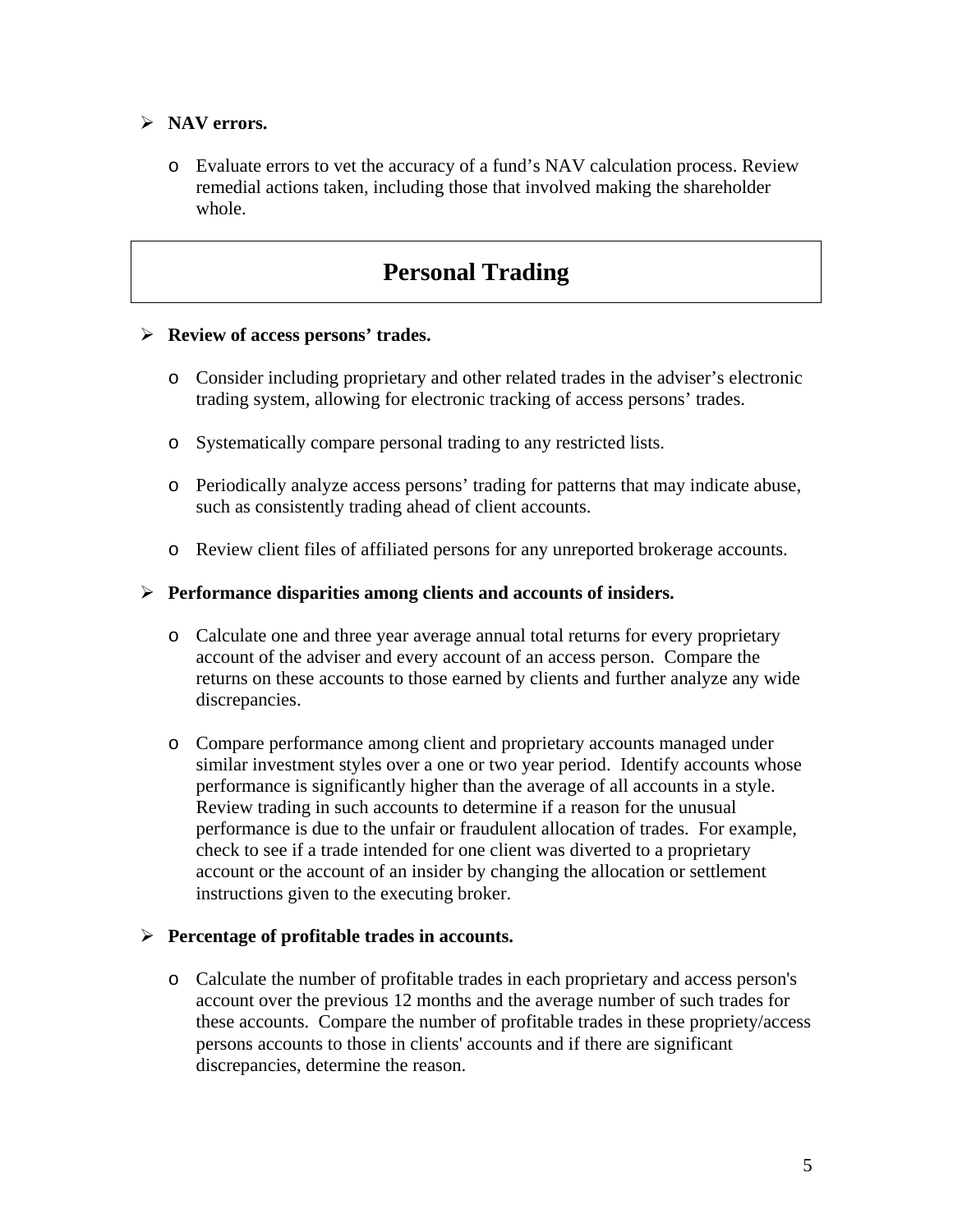# **Safety of Client Assets**

#### ¾ **Third-party custodian statements and book reconciliations.**

- o Review periodic reconciliation of client account statements to look for patterns among the reconciling items used over a period of time such as six months or a year to balance the positions shown by custodians to those shown on the adviser's books.
- o Identify any reconciling items that consistently appear from one reconciliation to the next. These items may indicate a misuse or misappropriation of client assets. Alternatively, they may indicate sloppy recordkeeping that could result in misuse or misappropriation of client assets.

# **Marketing and Performance Advertisements**

- ¾ **Performance composites used in marketing materials.**
	- o Periodically review client account holdings for an account's appropriateness to a composite, including sector and security concentrations.
	- o Compare client account asset levels to composite asset minimums.
	- o Review accounts that are excluded from composites to ensure that reasons for the exclusion are adequate and documented.
	- o Periodically review composite disclosures to ensure the information reported is accurate.
- ¾ **Recordkeeping related to marketing and performance advertisements.**
	- o Periodically test recordkeeping practices to ensure that all documents necessary to substantiate advertised performance are being appropriately created and retained.

#### ¾ **Claims of compliance with Global Investment Performance Standards (GIPS) or other ethical standards.**

o Review claims of compliance with GIPS standards for accuracy. An inaccurate claim of compliance in advertisements and other correspondence could constitute a false and misleading statement under Rule 206(4)-1(a)(5).